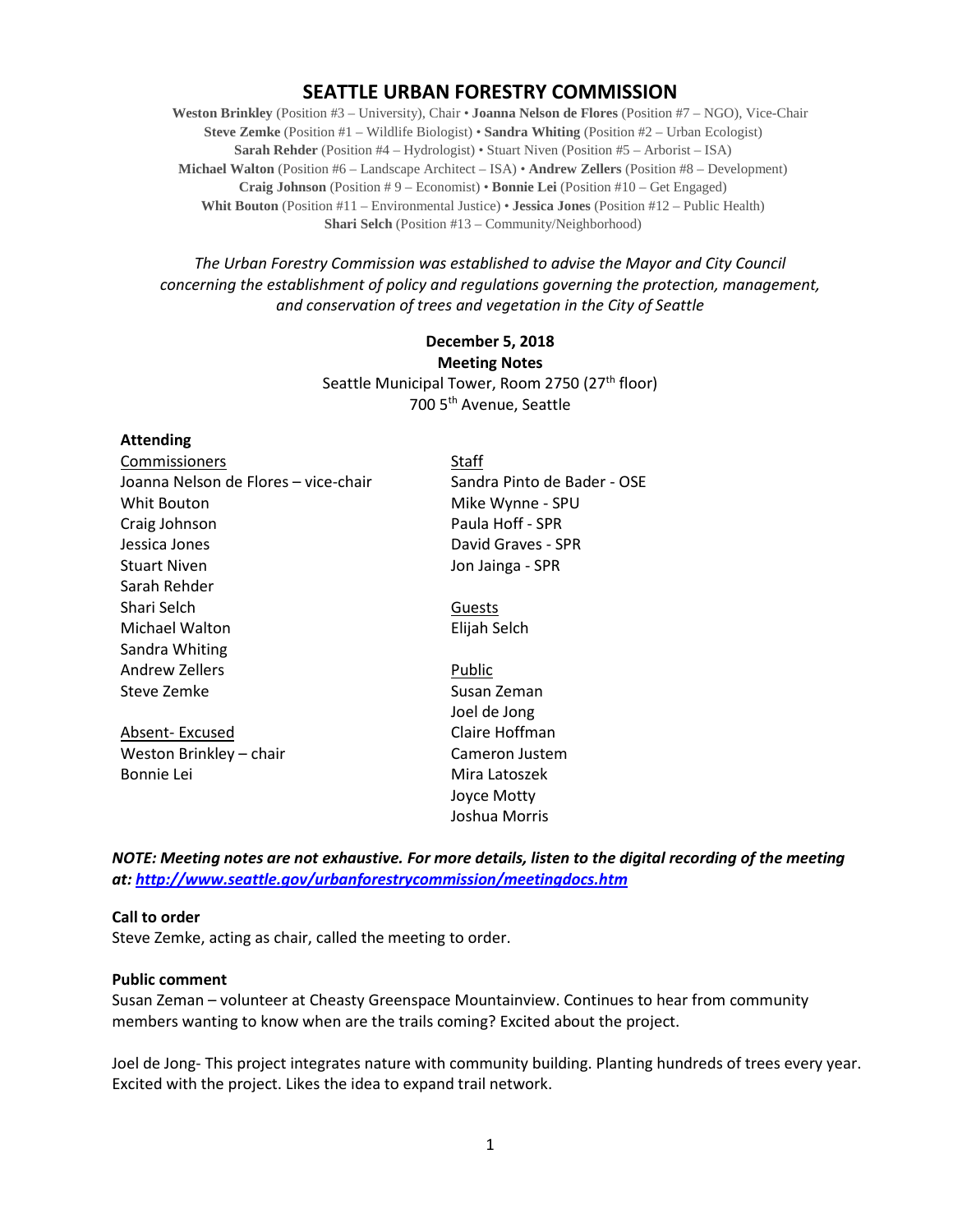Cameron Justam – She is a member of Friends of Cheasty. They have filed second appeal to defeat this project. Appealed two-and-a-half years ago and Parks' Determination of Non-significance (DNS) was reversed. They believe the mountain bike plan will cause damage and impact the natural environment. They don't see mitigation for noise, parking or impacts to wildlife included in the project.

Mira Latoszek: She is part of the group Friends of Cheasty. Parks has done a Geotech study of the area but she feels it doesn't provide adequate analysis. Non-exceptional trees add to the quality of the greenspace and have their own benefits. A lot of the trails are zigzagging and would require a lot of tree removal. An appeal will likely happen again.

Joshua Morris – works as Seattle Audubon and wanted to share that many members oppose the project. Would like to see wildlife and habitat monitoring.

### **Adoption of November 7 and 14 meeting notes**

**ACTION: A motion to approve the November 7 meeting notes as amended was made, seconded, and approved.**

**ACTION: A motion to approve the November 14 meeting notes as amended was made, seconded, and approved.**

### **Cheasty Mountain Bike/Pedestrian Trail Pilot Project update – Paula Hoff, David Graves, and Jon Jainga (SPR)**

Paula Hoff shared general information on the Project. Including the [link](http://www.seattle.gov/parks/about-us/current-projects/cheasty-mountain-bike/pedestrian-trail-pilot-project) of the project website. David Graves – shared a map with the new project design which shows trails staying away from wetlands. Parks did a lot of Geotech, wetland, and habitat analysis. Moved trails outside of wetlands and steep slope to minimize impact to habitat. Parks also did a tree survey.

Jon Jainga mentioned the project will use "soft trails" so as to not affect trees.

UFC question: will construction work take place within the drip line of exceptional trees? What is the expected mortality rate?

Response: they are planning on using materials as to not impact roots of the trees. They are expecting no mortality.

UFC question: how are the trails built?

Response: there are two types of trails, some will be done by removing duff and digging 6" down by hand. The standard trail will be 4 ft gravel.

This is a 16-month pilot. If the mountain bike pilot is not successful, then they'll decommission the trails. They will figure out the timeline to monitor. Probably quarterly. They took a lot of time to evaluate conditions including a very wet winter. This information helped re-vamp the plan.

UFC question: Is rockery used to stabilize switchbacks? Answer: yes. There are no big structures. There will be no mountain bike features. The project will include mostly beginner trails.

Public question: What baseline data are they planning to use? Answer: They have quite a bit of data.

UFC question: what kind of criteria will be used to determine whether the pilot is a success.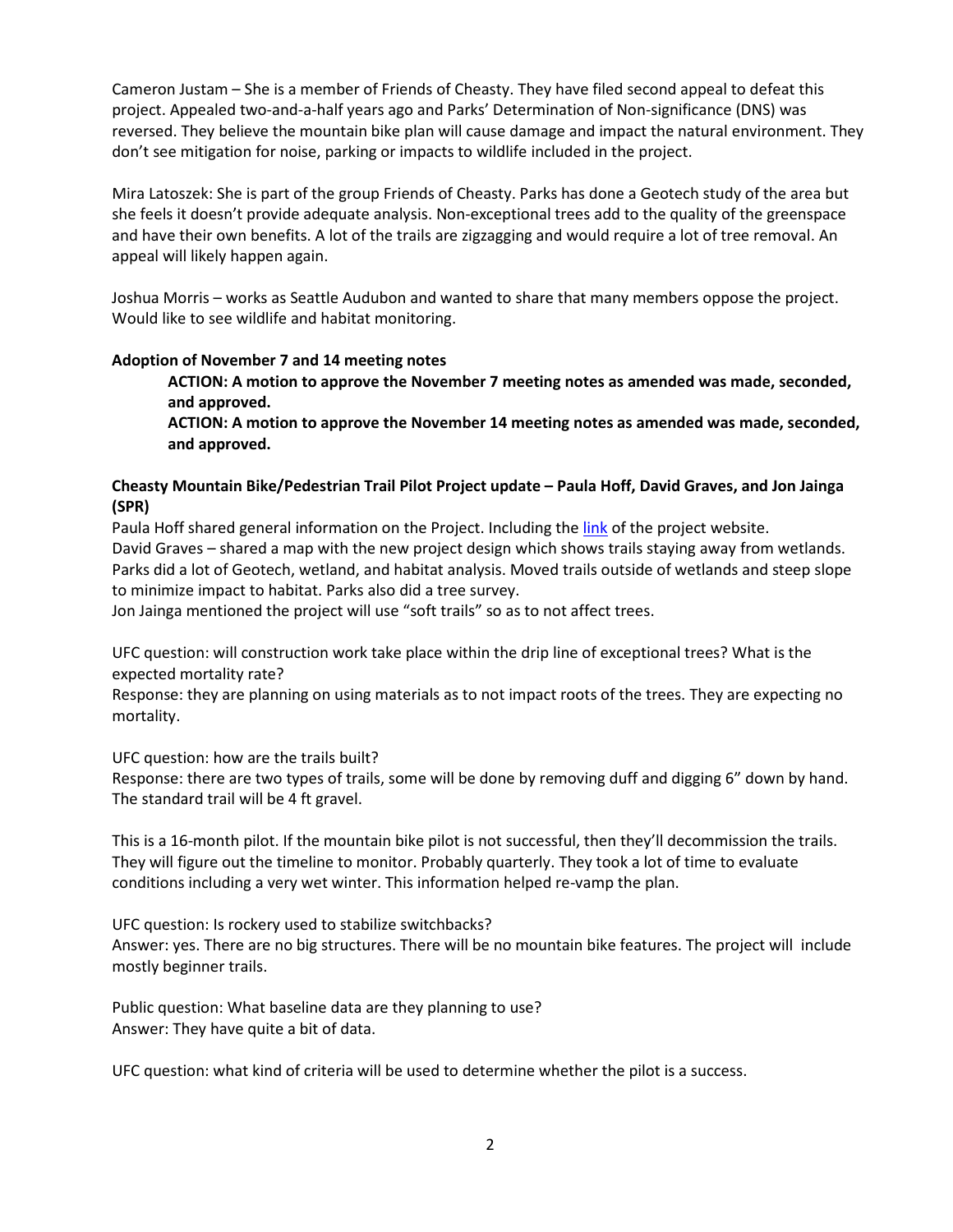Answer: They are looking at making adjustments as they monitor the project. Maintenance and upkeep will be part of their evaluation. Some of the topics to evaluate are parking, erosion, people staying on the trails, disruption of the forest, etc.

The UFC might issue a recommendation around doing more frequent monitoring. Instead of quarterly, perhaps it could be done monthly, especially in the wet months. The UFC also recommended adding signage with SPR contact information for people to give feedback. Bike advocates will help with maintenance.

UFC question: how is the site used now? Answer: there is some illegal dumping, GSP forest restoration, etc. Community likes the opportunity to "bring eyes" to the space.

Public question: their experience of the greenspace has been observing birds. But there are also people doing illicit things. There are areas of high-ecological value that SPR has identified but are not currently publicly available.

Timeframe: Hearing with the Public Examiner will take place 4/29 – 5/1 in 2019.

## *For more details on the discussion, including Q&A, please listen to the digital recording of the meeting at: <http://www.seattle.gov/urbanforestrycommission/meetingdocs.htm>*

### **SPU's Ship Canal Water Quality Project (SCWQP) design follow up – Mike Wynne (SPU)**

Mike Wynne, deputy project manager, gave an update on the project. The Ship Canal Water Quality project aims to keep sewage from combined sewer systems out of water bodies. The project is designed to prevent overflows by intercepting overflows that would go to water bodies during high rain events. This is a combined King county and SPU project that includes a 2.7mile tunnel following 45<sup>th</sup> St all the way to Wallingford.

They will be doing tree mitigation, to comply with the City's two-for-one tree replacement policy as a complete program. UFC recommended tree planting in the fall. They are currently starting to do boring work to remove soil (clean) that will be transported to a quarry.

Tree Inventory and Assessment:

- 78 trees required removal
	- o 28 classified as exceptional
		- 13,183 sqft canopy cover in Ballard and Fremont
	- o 6 dead or dying trees removed after assessment was made
- Reasons for removal
	- o Excavation for site remediation
	- o Mechanical and odor control vault installation
	- o Drop shaft construction
	- o Diversion structure construction
	- o Above ground structures

Neighborhood impacts:

- Ballard
	- o Site remediation requires excavation of property's north end
	- o 23 trees need removal (14 are exceptional)
	- o 46 replacement trees needed
- Tunnel Effluent Pump Station (TEPS)
	- $\circ$  TEPS contract may plant trees on site and along 24<sup>th</sup> Ave. NW right-of-way